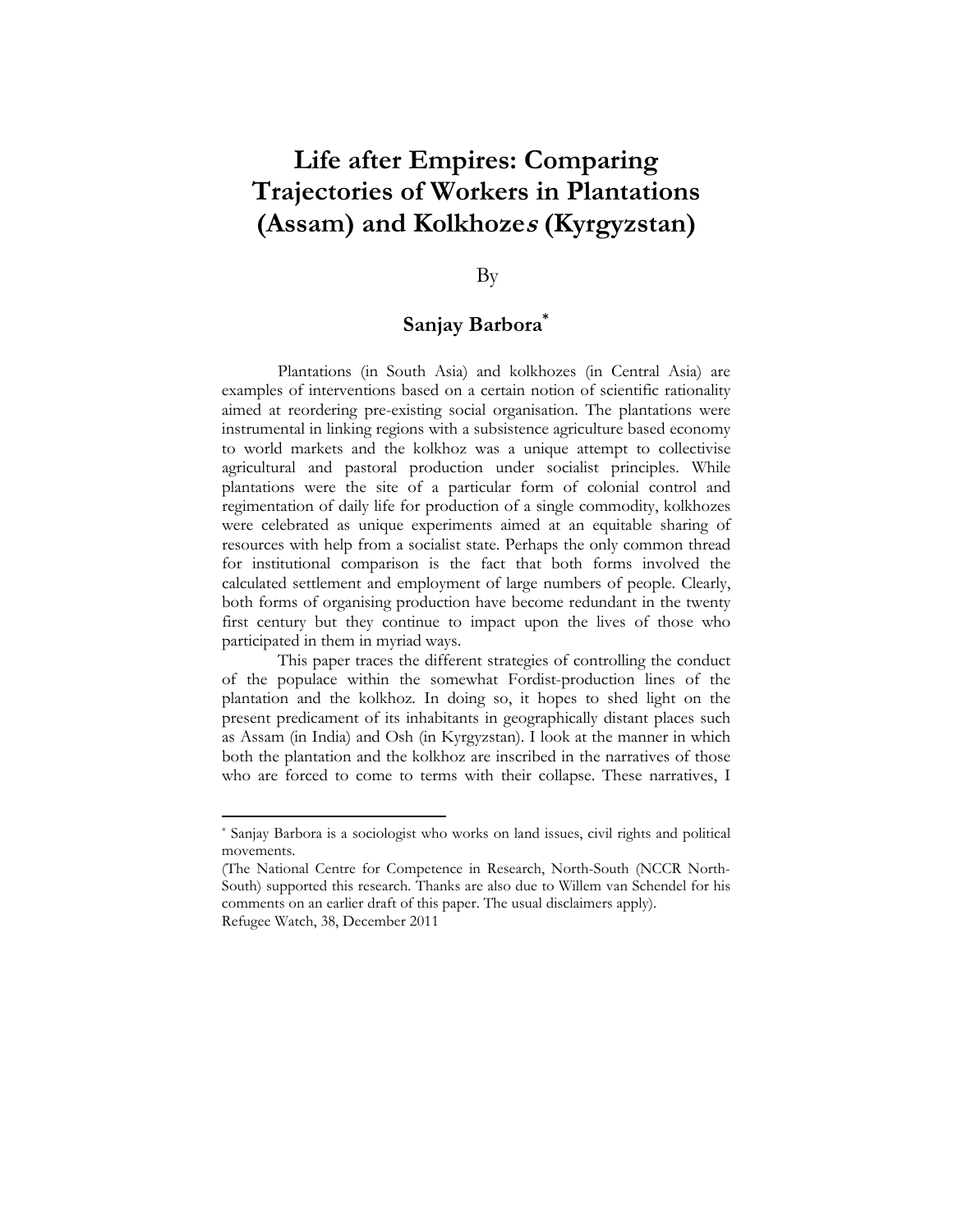argue, upset the easy linearity of post-empire politics of belonging and livelihoods and force one to reconsider the many ways in which particular classes continue to be marginalised.

#### Production Lines: Making of the Kolkhoz

 Following the Bolshevik revolution in 1917, it took a while for Soviet Union to take the shape that one associates with  $it -$  expansive  $$ stretching from Eastern Europe to the Pacific Ocean. Collectivisation of agriculture was written into the ideology of the Soviet Union following Lenin's reformulation of the role of the peasantry in semi-capitalist countries. According to Lenin:

> "…Small production in agriculture is doomed to extinction and to an incredibly crushed, oppressed position under capitalism ... Being dependent on big capital, and being backward compared with large-scale production in agriculture, small production can hold on only because of the desperately reduced consumption and laborious, arduous toil. The dispersion and waste of human labour, the worst forms of dependence of the producer, exhaustion of the strength of the peasant family, of peasant cattle and peasant land – this is what capitalism brings to the peasant everywhere." (Lenin 1970: 248).

 Clearly, this is the basis for a huge transformation for regions that were incorporated within the Union of Soviet Socialist Republics (USSR). What is pertinent to this paper is the manner in which it transformed the Central Asian Republics (Tajik, Uzbek, Kyrgyz and Turkmen). In these republics, collectivisation began relatively early, starting from a thesis that the semi-feudal irrigation agriculture base had to be transformed. Collectivisation brought about large shifts in the cultural matrix of the population. According to Dunn and Dunn, "…this involved a number of factors: a sudden and radical change in the status of women; a systematic struggle against Islam in its legal and social aspects, and against the pre-Islamic religious practices still prevalent in some places; a notable expansion in the irrigation system and a corresponding change in land tenure (and) political changes (Dunn and Dunn 1962: 332-334). In soviet historiography, kolkhozes were part of a repertoire of an elaborate system that also included clubs, libraries and large-scale dissemination of technical knowledge that sought to break the traditional isolation and conservatism of the rural community (Vucinich 1960: 867-877).

 The kolkhoz thus was the vehicle of secularisation and socialisation of communities in Central Asia. Simultaneously, a new space was also being produced over Central Asia. It would be arduous to dwell on the manner in which Soviet ideology was sometimes grafted, sometimes imposed and at other times the defining element of popular social aspirations and historical destiny of the people of the USSR. While it fulfilled some of the functions associated with nationalist ideologies, it is also apparent now that many of its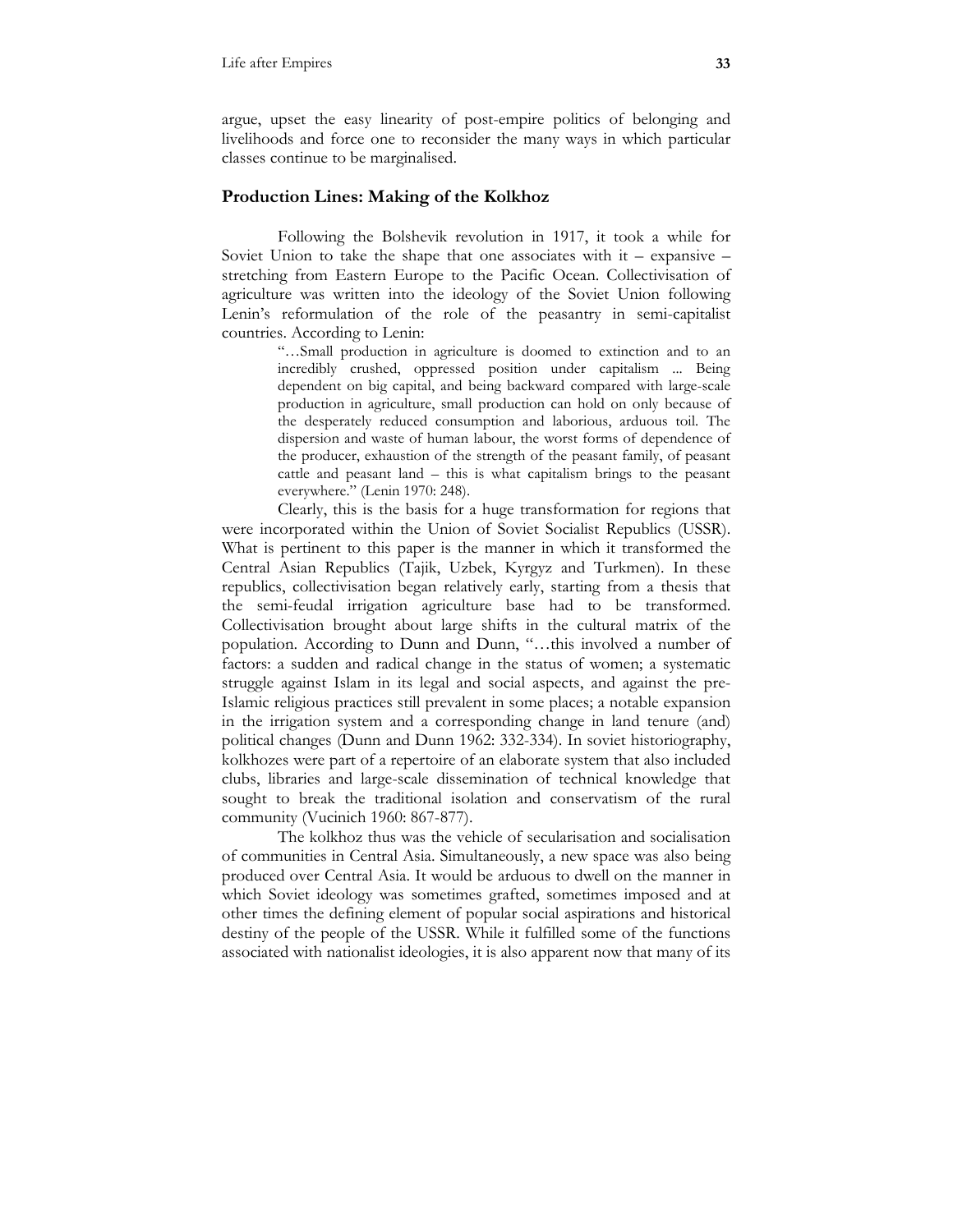former citizens – especially after the humiliating collapse of the economy – understand the old regime and capitalism in very different ways (Gledhill 2000: 155). Some of the discussions that follow in this paper are about the ways in which people of the former USSR (specifically Kyrgyzstan) have coped with collapse of important institutions like the kolkhoz, in their attempts to renegotiate power relations in contemporary times. The following section describes the contemporary life of people of Alaktalaa<sup>1</sup> in southern Kyrgyzstan.

### Negotiating Realities: An Incomplete Ethnography of a Kolkhoz in Southern Kyrgyzstan

 Located in the southern limits of the Ferghana valley, a few hundred kilometres southeast of Osh and within the Osh oblast, Alaktalaa looks like a large, quiet village ringed by high mountains. Over a cup of tea, a village elder, Mahamat Sulaiev, cites the latest figures obtained from the Ayl Ökhmatü<sup>2</sup>:

"There are 10,000 people in the  $Ay/Ökbmati$  at present. This includes the children as well. 2500 are already working outside the village. Last year, it was 1,963 people and more have left this year…there is no work in the village"

#### Mahamat Sulaiev<sup>3</sup>

 For someone not used to the spatial organisation of villages in southern Kyrgyzstan, this constant back-and-forth when referring to the village as either the  $Ayl$  Ökhmatü or (as the translators would refer to it) Alaktalaa, can be a little confusing at first. In the evenings Alaktalaa wears a deserted look with very few people out and about. The village has two schools and a hospital and houses the main building of the  $Ayl$  Okhmatü. Upon closer look, some new buildings have come up, a few shiny mosques, new fences and some second-hand cars. The houses are ordered in a way that evoke an ordered past, where collective decisions were encouraged through a process that involved all members of the community. It seemed as though there was more than a large-scale collectivisation of people, material, livestock and more like a system of governance that was able to impart some uniform trajectory upon the disparate local realities. During the Soviet times, one was often reminded, "…Alaktalaa had as many as 43,000 sheep, tractors and was known to be a successful kolkhoz in places as far away as Paris"<sup>4</sup> . In 2007, this seemed to be replaced by uneasy decisions taken by individual families. The schools and building of the  $Ay/0$ khmatu needed repairs, as did many of the houses. Often, village elders spoke about the availability of goods, material and technical support before the break-up of the kolkhozes. There were very few young people around the village. Most families had one or two members outside, either working as traders, or in construction sites and places from where they could send back money to rebuild the houses that their parents lived in.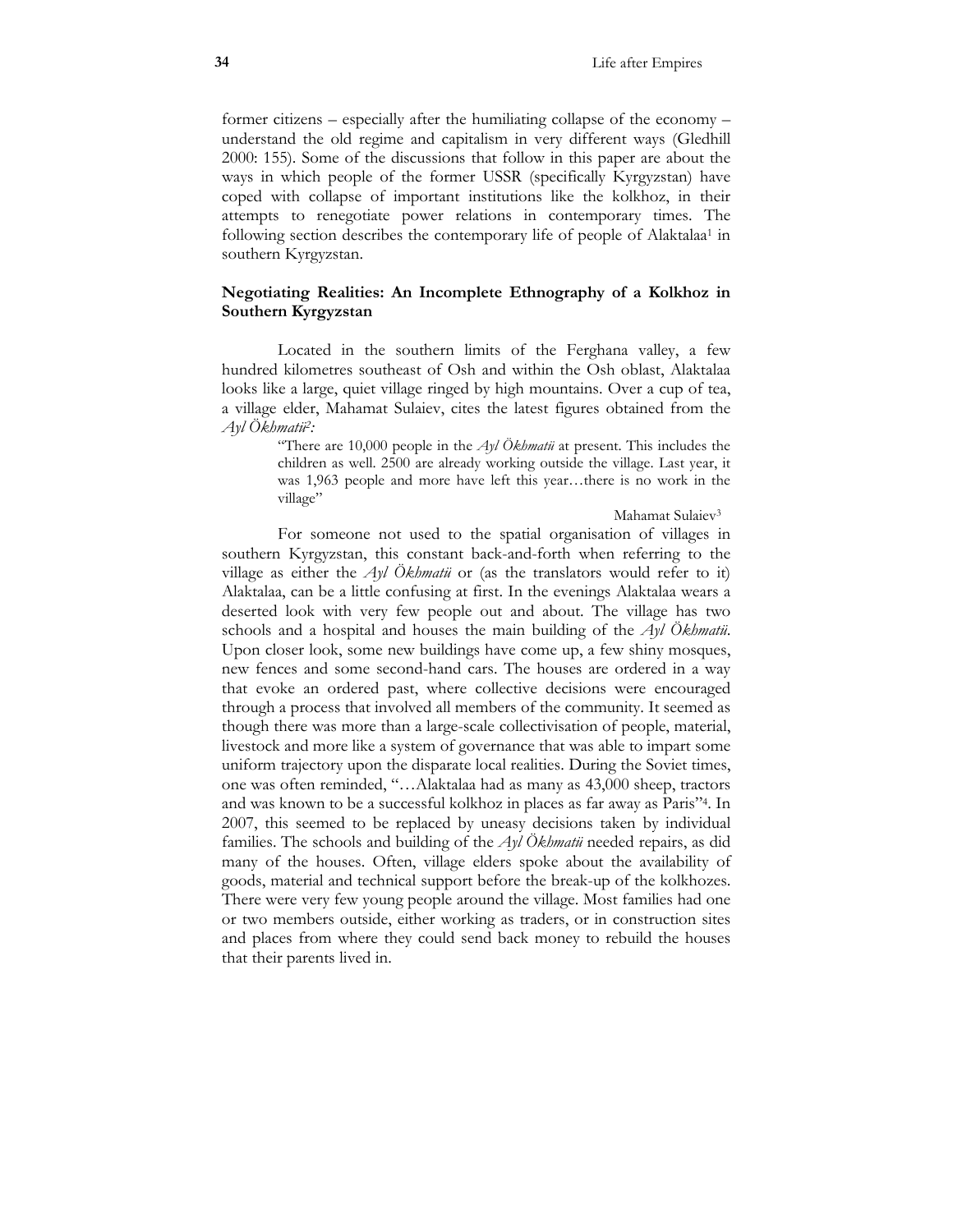It was easy to see the houses that lived off remittances. Some had done up the interiors, others had consumer goods. The head of the  $A\psi$ Ökhmatü opined that more than twenty million som (approximately 40 thousand US dollars) were received as remittances in Alaktalaa in the last two years.<sup>5</sup> Some of the former members of the kolkhoz also moved to other places in search of work and to trade in the 1990s. What made this move possible was a hasty reallocation of the collective goods of the kolkhoz. The existing livestock and land was parcelled out the members of the collective. Some chose to sell their livestock and part of their land to neighbours and moved from Alaktalaa. Those who stayed, helped some of their own family members make the transition from the collective farm to towns and cities within Kyrgyzstan, as also to countries within the Commonwealth of Independent States (CIS), notably Kazakhstan and Russia.

 It was in households such as these that social change was written into every aspect of interaction. Young children would go around calling the two elder figures of authority "mother" and "father", when it was clear that the correct salutation ought to have been "grandmother" and "grandfather". The grandmother in one such household said:

> "…When they (the children) grow up, our sons and their wives will take them away, and I shall take care of the next generation of children. Right now, these young ones call us father and mother, but I keep explaining to them that we are grandparents. Soon they will understand"

> > Salieva Asel<sup>6</sup>

 Separation and the fact that one's kin are far away are underlined by discussions that allude to their possible return. Most of the older residents of Alaktalaa hold on the hope that those who have will return. They see, in the early stages of remittances trickling in, a possibility of rebuilding not just the country (Kyrgyzstan), but also more centrally, the kolkhoz, even though attendant ideological underpinnings of the kolkhoz has undergone a quiet but definite transformation. At this stage, it is important to see what has caused this change in the peoples' vision of the future. Part of the story has to do with narratives of hardship and legal ambiguities in the former USSR.

#### Seeing Transition through the Eyes of Migrants

 Leaving the kolkhoz has multiple meanings for migrants from Alaktalaa. For those who anticipated a breakdown of the kolkhoz in the 1990s, it was a difficult decision to give up socially favoured jobs as engineers and technical support staff (in the kolkhoz) and take up new work where social and economic security were almost entirely absent. Aliev Kasym<sup>7</sup> , a former engineer who had also served in the Soviet army in the late 1970s and early 1980s, left Alaktalaa as soon as he realised that it would be difficult to provide for his children in a place where the basic infrastructure would undergo radical change without centralised support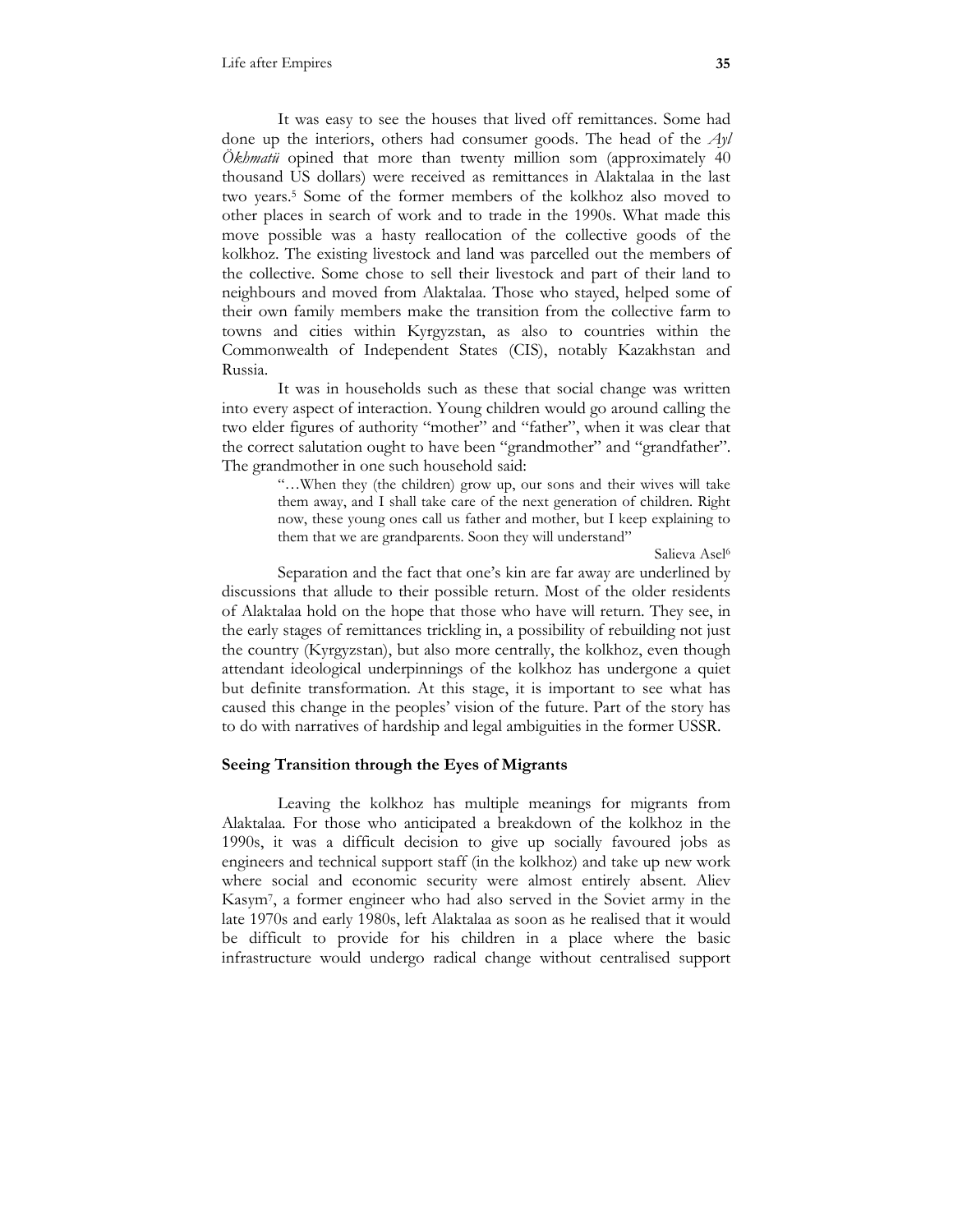from the state. Having sold the few cattle and sheep that he got from the kolkhoz, he set off for Bishkek to try his hand in trading. In 1999, he left for Russia and traded in goods in the grey market in Moscow for three years. Having earned enough money, he returned to buy a house in the outskirts of Bishkek and brought his family away from there. His daughter helps run a stall in the sprawling Osh Bazaar in Bishkek. She also plans to study. The day we met the family in their home (in Bishkek), he mentioned that his young 19 year-old son, a student of languages and business (in Bishkek), was planning to go to Almaty in a few days time to work in a construction site. The network that Kasym used, to provide some money and job experience for his son over the summer was again, linked to the erstwhile kolkhoz, Alaktalaa. Kasym, for his part, sounded keen to return to the old kolkhoz – even hoping that some of his generation would return – but remained clear on the point that his children would have to live outside, in the urban areas.

 While these networks are important and connect members of the old kolkhoz to the new economic transition, individuals who did not have a direct role in the organisation of collectives during the Soviet period are less nostalgic about the kolkhoz and the role it played in fostering social cohesion. A young trader, who frequently returns to Alaktalaa to meet his family, mentioned that he was happy to see the end of a strong government.8He mentioned, almost in passing, that while there was work and material during Soviet times, there was little to encourage entrepreneurship. As a successful trader in illegal Chinese goods in Russia, he wore his Kyrgyz nationality with ease and confidence. He spoke at length about the ingenuous ways to circumvent the Russian prohibition of Chinese goods by showing that the goods were actually produced in Kyrgyzstan. When questioned about the manner in which this might contribute to an actual loss for the Kyrgyz economy, he spoke of free markets and national identities being different matters altogether. Perhaps it was the fact that he was successful, but not all migrants leaving the once-assured stability of the kolkhoz are likely to be as gracious about how the market-driven economy shapes their lives.

 For Kyrgyz (and other new Central Asian national citizens), Soviet Internationalism also implied an idea of theoretical mobility across valleys, hills, rivers and other markers that constitute national borders today. Although it is difficult to say that these borders have impeded movement of people, it has increasingly begun to include rituals of inclusion and exclusion that are meant to mark out the transformation of a once familiar place into a foreign one. For instance, when crossing over from Kazakhstan into Kyrgyzstan, border guards on the Kazakh side do not waste a chance to assert their authority in the span of a moment when confronted by a possible Kyrgyz migrant going over to Almaty to work in a construction site. The idea of local and foreign has actually been transformed in subtle ways to enforce and sense of familiarity and threat at borders (Reeves 2007: 281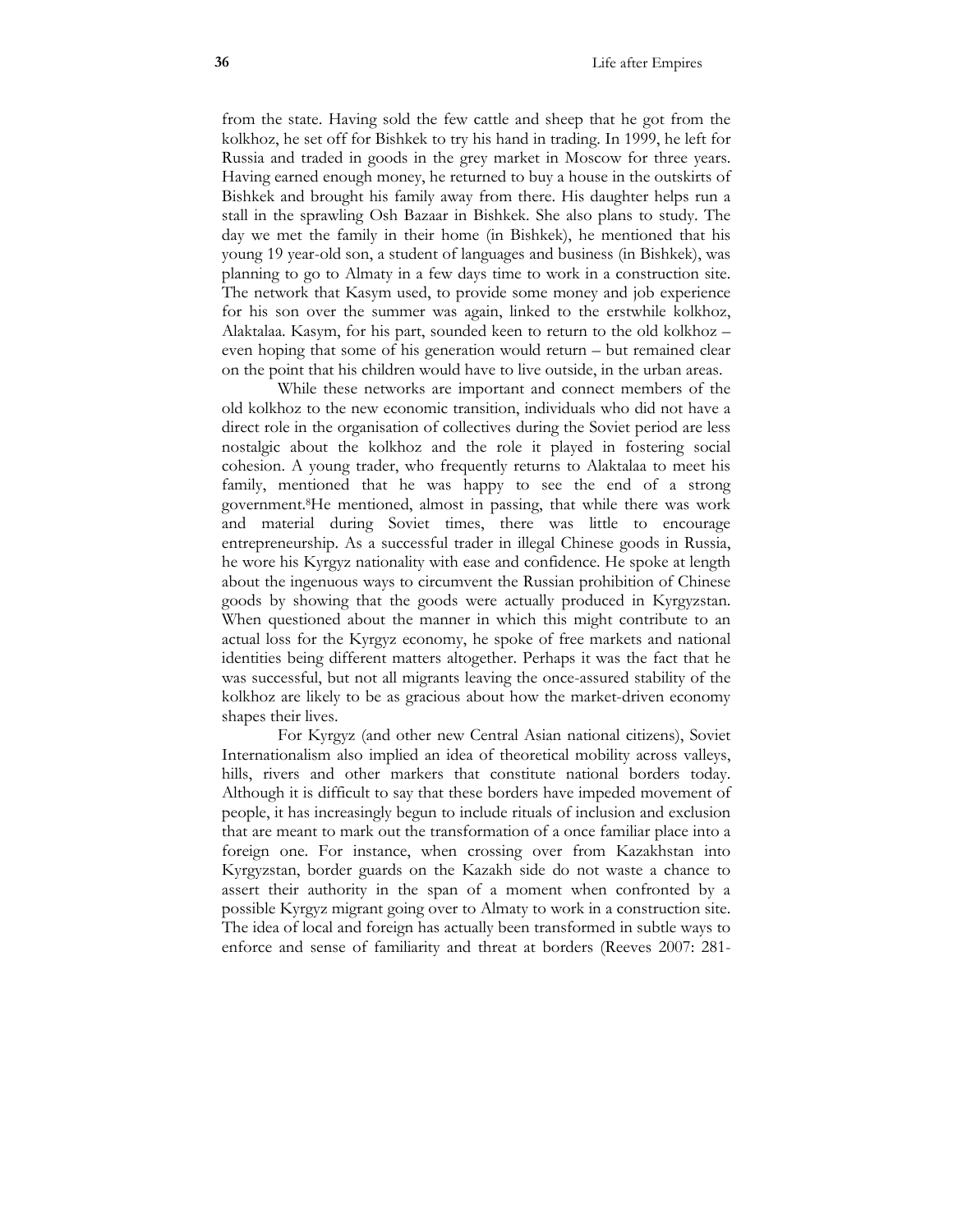300). Speaking of the hardships that her daughter and son-in-law undergo in Almaty as traders, Alimbaeva Tymyngul says:

> "They (her daughter and son-in-law) live in a small house with boxes instead of walls…They pay rent, but they don't feel as though they are at home. There is always control, they cannot switch on the light, they have to switch off the gas…this is the same with all flats in Kazakhstan"<sup>9</sup>

 There is a sense that this is not only about the flats. There is an implied resentment in such conversations that is hard to quantify. Her daughter, who has just given birth to a baby back in Alaktalaa is visibly worried about returning to Almaty to be with her husband, who rents out a container at the Bolashak market there. The container is periodically filled with Chinese and Thai clothes and accessories that the husbands ships across from Bishkek once a week. He pays border guards along the way. Alimbaeva Tymyngul's daughter speaks anxiously about being a temporary citizen of Kazakhstan and not enjoying the freedom to be there and trade.

#### The Kolkhoz' Last Sigh

 Back in the 1970s, Alaktalaa was a thriving kolkhoz whose inhabitants could take pride in the fact that their collective was known to people in Paris. Whether this apocryphal bit of information is true, is not a matter that one wishes to engage with. The main issue at stake here is that Alaktalaa was not always a remote village from where people have little option but to leave. At that time, it would have been absurd to suggest that people would have to learn almost mundane skills, like trading and so on, to be able to cope with the future. For the entire social organisation that went into building the kolkhoz, when it collapsed, the transition did not seem like a spectacle. Yet, the breakdown of the collective affected the lives of its inhabitants, in the span of a political moment, were citizens of the CIS; potential migrants in the grey markets of Central Asia and Russia; threats to the security of other states; targets of racial profiling <sup>10</sup> and much more.

 In that sense, those who ran the kolkhoz earlier read the past in a complicated manner. The end of a Soviet experiment is rarely recounted in ideological terms. Sometimes, the overwhelming narrative is that of flawed planning. People question the manner in which entire territories were converted into cotton growing or livestock breeding areas, supplying goods to factories that are now situated in other countries. However, this is almost a post-facto critique of the system. The kolkhoz itself was seen as much more than an agrarian experiment. It was the source of a particular kind of social identity that found legitimacy in modern socialist thought and practice. It ushered in a sense of Sovietness, and some would argue, led to a "Russification" of rural Central Asia (Anderson 1992). Now that the days of the kolkhoz are over, it is interesting to note that there has been no largescale upheaval in rural Kyrgyzstan. There has been none of the large-scale riots and violence associated with the earlier attempts to collectivise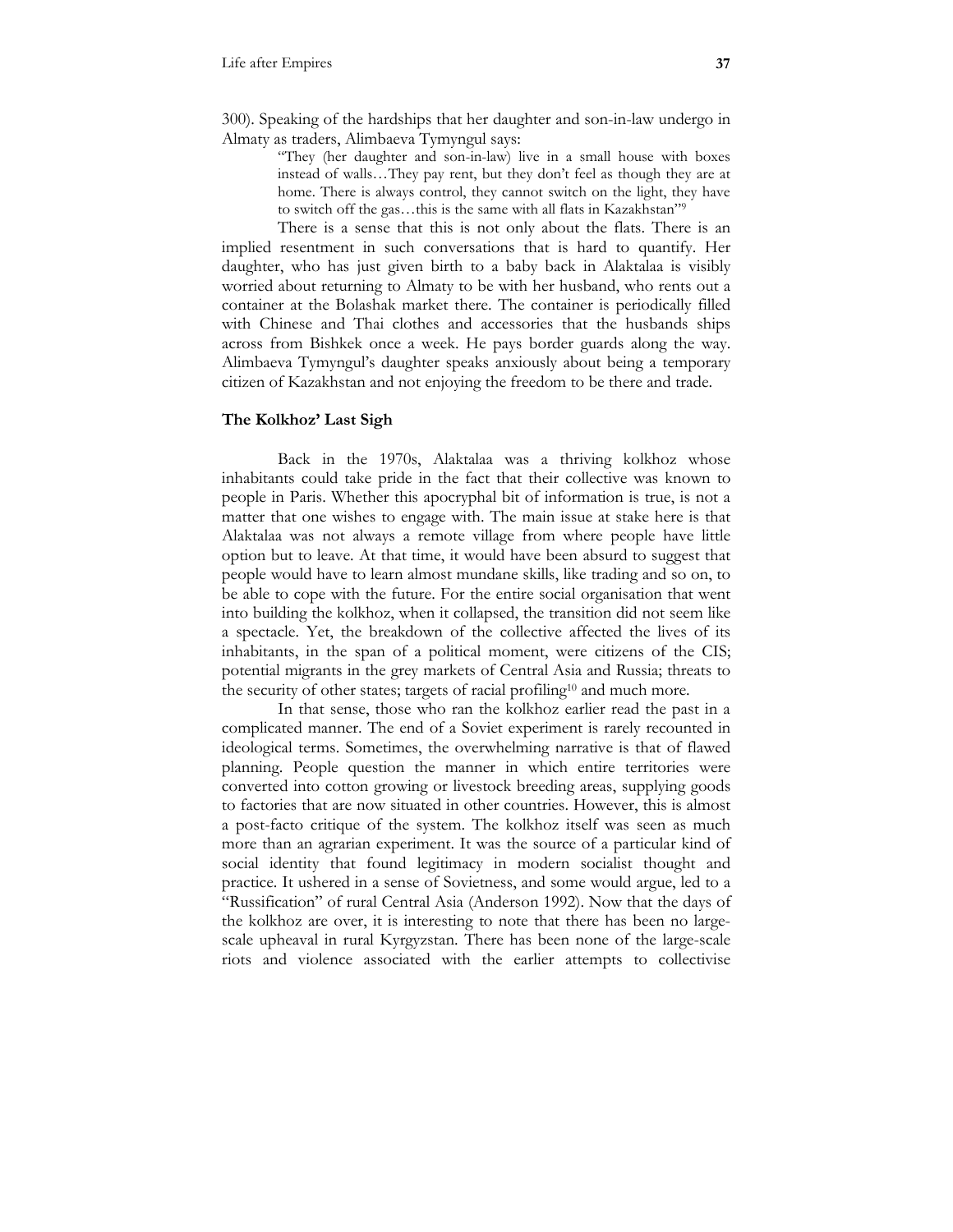agriculture in the semi-feudal, semi-capitalist reading of the past. Yet, in the contemporary sense, it would be hard to imagine that the kolkhoz could attract people back. In that sense, despite the cautious optimism of the older members who remain in places like Alaktalaa, it would need to reinvent its identity as a "village" in order to have people return. It is in this sense, that the contours of the life, demise and possible reinvention of the kolkhoz have an altogether parallel life in the story of the tea plantations of Assam.

#### Sequestering and Empire: The Tea Party in Assam

 In the populist history of Assam, the British first entered the domain of the old Ahom kings to quell a violent civil war where the Burmese king of Ava had sent in troops to strengthen the hand of one of the factions claiming power. Following the treaty of Yandabu in 1826, the king of Ava renounced his claims on Assam and Manipur and for a while, Assam was placed under British supervision. Assam, in the early nineteenth century was an unlikely patchwork of small state-formations in the valley, co-existing with even smaller but militarily important kin communities in the hills. The Ahom state was among one of the more important state formations (Kar 2004). The British did not take over what is now called the state of Assam in one go. Instead, they took over territory bit by bit – acquiring some nobleman's estate here, freeing temple lands elsewhere and on occasion, divesting kings of their right to rule – until the region was roughly what it looks like today.

 The history of tea followed the colonisation of Assam, almost like a corollary to the military conquest of the region. The colonial narrative makes much of the "discovery of tea" by the pioneers of the industry (Griffiths 1967). Tea was brewed in parts of Assam long before the British found it in growing in and around the upper reaches of the Brahmaputra valley. It is not a coincidence that the push for establishing a tea industry in British colonies came at a time when China closed its doors to British merchants. The fortuitous acquisition of Assam proved to be just what the colonial authorities were looking for. They encouraged investment at favourable rates in Assam, leased out so-called wasteland at ridiculously low rates to European speculators and planters and by the middle of the nineteenth century; tea produced in sprawling plantations in Assam was being advertised in major dailies in London (Barbora 1998: 23).

 The plantation as a production unit was made possible by a combination of factors. As mentioned above, the ridiculously low leases and outright land grabbing that was permitted by the authorities was one reason why European speculators flocked to set up plantations in Assam. The other was the import of a pliant, regimented indentured labour force. In the early stages of the tea industry, most companies experimented with Chinese labour but it was becoming more and more difficult to organise skilled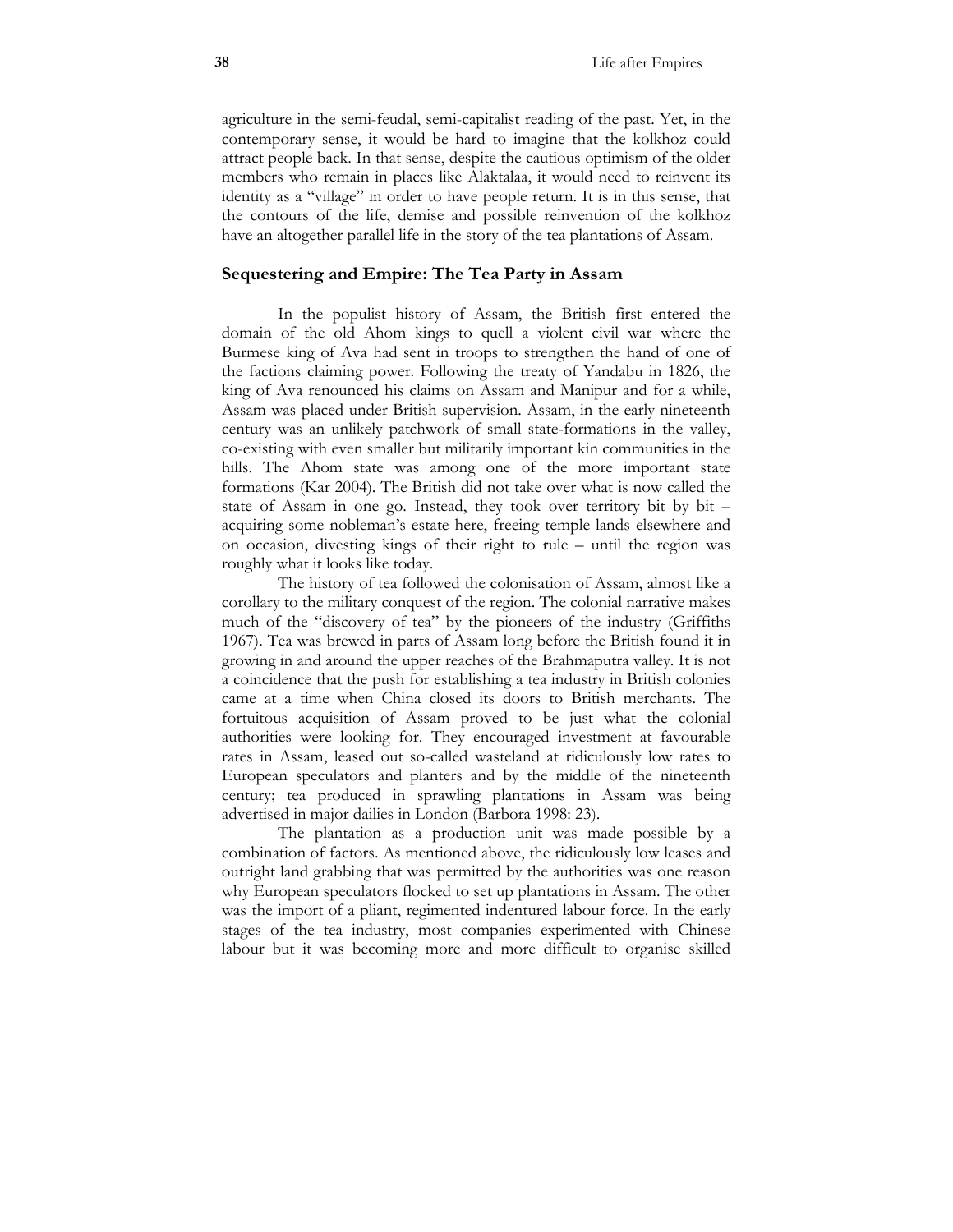labour from China. Thereafter, planters experimented with local labour but found them too rebellious and unwilling to do wage labour (Guha 1977: 15- 18). Eventually, they settled for a system of recruitment of workers from outside the region and in large numbers. Big groups of people were recruited all over India, especially in central India, in what constitute the present states of Bihar, Jharkhand, Chattisgarh, Madhya Pradesh and Orissa. The workers were recruited under two systems: (a) arkatti (or recruitment through licensed agents) or (b) *sardari* (supervised recruitment with planter, administration and recruiter subjected to certain conditions of recruitment) (De 1990: 95-102). It was the former that is singled out criticism, since it was synonymous with trickery, exploitation, indebtedness, transportation in slave ships and deaths of many of the indentured workers (Chattopadhyay 1990: 75-83).

 Once in the plantation, the workers were subjects of the management and the planter in every sense of the word. Their houses were situated within the limits of the estate, their contacts with the world outside minimised to a great extent and their lives regimented by a backbreaking work schedule that began in the early hours of the morning and ended at dusk. There existed severe punitive laws enshrined in early labour legislation such as Workman's Breach of Contract Act (1859); Transport of Native Labourers Act (1863) and also within the Indian Penal Code (1860). These coercive laws underline the conditions of the great nineteenth century labour migration in the Indian sub-continent.

 The indentured working class in Assam's plantations was by and large left to fend for themselves during the transfer of power from British rule in 1947. During this time, there evolved three kinds of ownership patterns in the plantations: (a) multi-national companies; (b) proprietorships and (c) nationalised plantations. The structure of the workforce and working conditions remained the same in all three. However, in 1951, the Plantation Labour Act was passed by the central government and this act made it compulsory for employers to provide welfare measures to the workers. Scholars argue that more than fifty years after this legislation was enacted, employers continue to circumvent the provisions of the law, thereby leaving workers as vulnerable as they were in the nineteenth and early twentieth century (Bhowmick 1990: 186-199).

#### Living and Dying in the Plantation

Baghmara<sup>11</sup> is a small proprietorship garden on the north bank of the river Brahmaputra. Part of the estate falls within Sonitpur district and a remaining portion in Darrang district in Assam. On April 22, 2000, the management's paid security guards shot several workers as they began an agitation for higher wages. The plantation employed 300 regular workers and during peak plucking season, employed an additional 700 as *casual*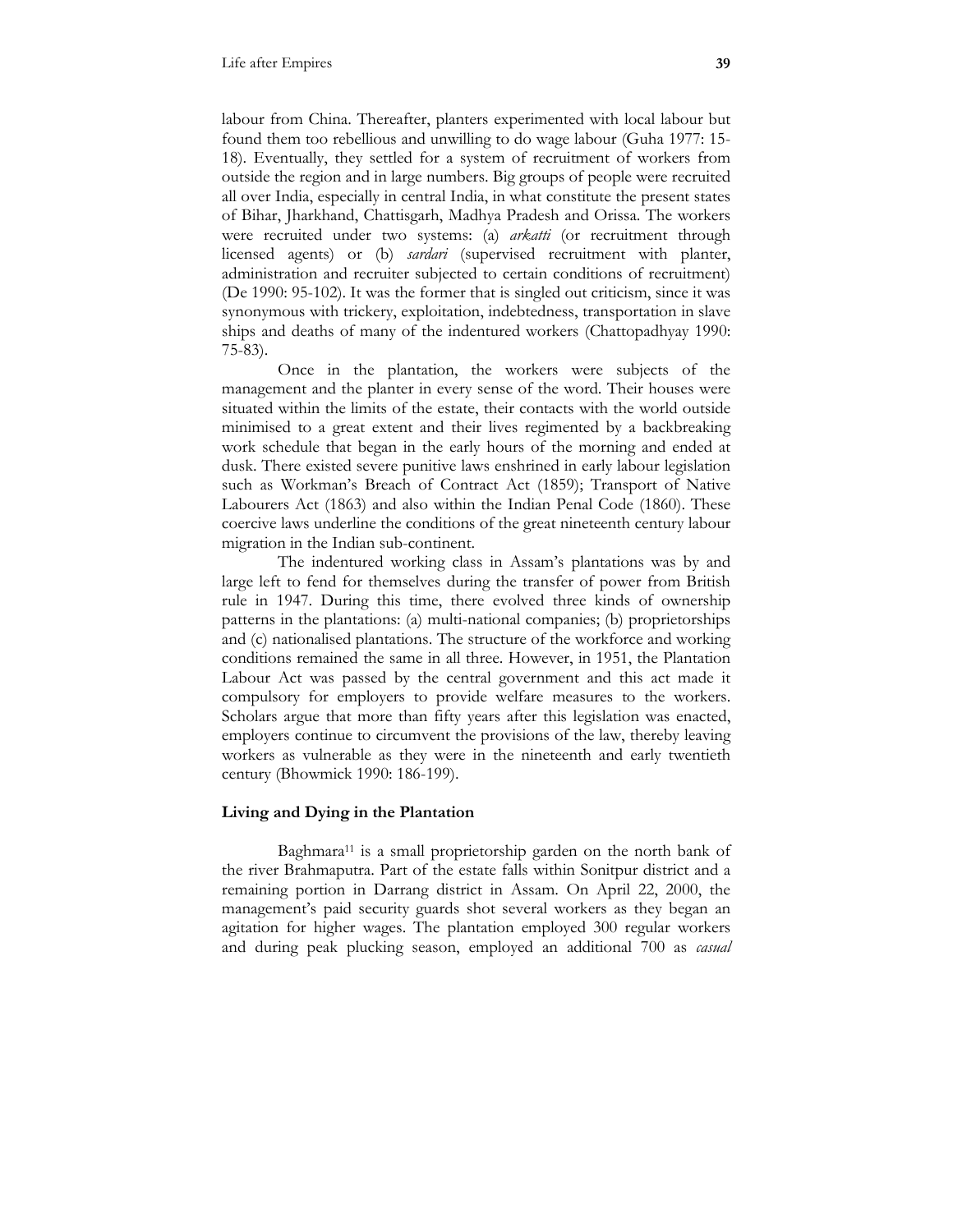labourers. Most of the workers belonged to Santhal, Munda and Oraon communities, whose place of origin is in central India. There were a small number of lower caste (Hindu) workers as well. Some of the Santhal, Munda and Oraon were Christians of various denominations (mainly Lutheran and Roman Catholic), with a small percentage claiming that they had retained their animist beliefs. In any case, religious differences were not a matter of concern until the management decided to build a huge Hindu temple on the factory premises. The plantation originally belonged to a European planter, who incurred huge debts and decided to sell the plantation to his debtor and leave Assam in the 1950s. The debtor was an Indian merchant based in Calcutta.12Since then, his family has run the plantation rather listlessly. The beleaguered manager of Baghmara explained:

> "How can this plantation run? The owners are only keeping it as real estate. Not even one member of the family has come to see the place in over two decades. For them, this is a loss-making venture that allows them to claim tax-deduction in West Bengal."

#### Arvind Kumar<sup>13</sup>

 In the complicated scenario of India's tax laws, their owners can write off plantations in Assam as liabilities. While they have no direct stake in the management of the plantations, life of the workers becomes all the more harder due to the absence of interest on the part of the owners. In Baghmara, workers had not received rations for two months. Given the fact that the nearest town was 7 kilometres away, this meant arduous journeys to obtain basic amenities at market prices. To compound matters, workers had not received their wages on time. Hence, they decided to bypass the management-friendly union and agitate. On April 21, 2000 they decided to force a lockout of the factory, after a member of the trade union was forced to go on retirement. In the course the agitation, security guards fired at the protestors and killed seven workers.

 The management was not the only adversary that the workers had to confront. Given the dire situation presented to them, some decided to move out of the plantations and cultivate land around the forest reserves that stretched from north of the plantation to Bhutan in the northwest. The first few families left in the middle of 1980s and immediately encountered ethnic Boro rebels who used the forests as their hideout in their guerrilla war to secure an autonomous (at times independent) Boroland14. Given the ideological contours of the Boro armed movement, any sign of settlement of the forest areas was seen as an *encroachment* by settlers and forces inimical to the securing of rights for Boros. The workers who moved there were constantly harassed and threatened by the rebels. Most of them decided to leave the forest area and return to the plantation in order to work as seasonal workers.15 Upon their return, they were faced with an indifferent management, one that was already under pressure following the killing of a manager by activists of the National Democratic Front of Boroland (NDFB) in 1997. Life and work in the tea plantations revolve around the factory as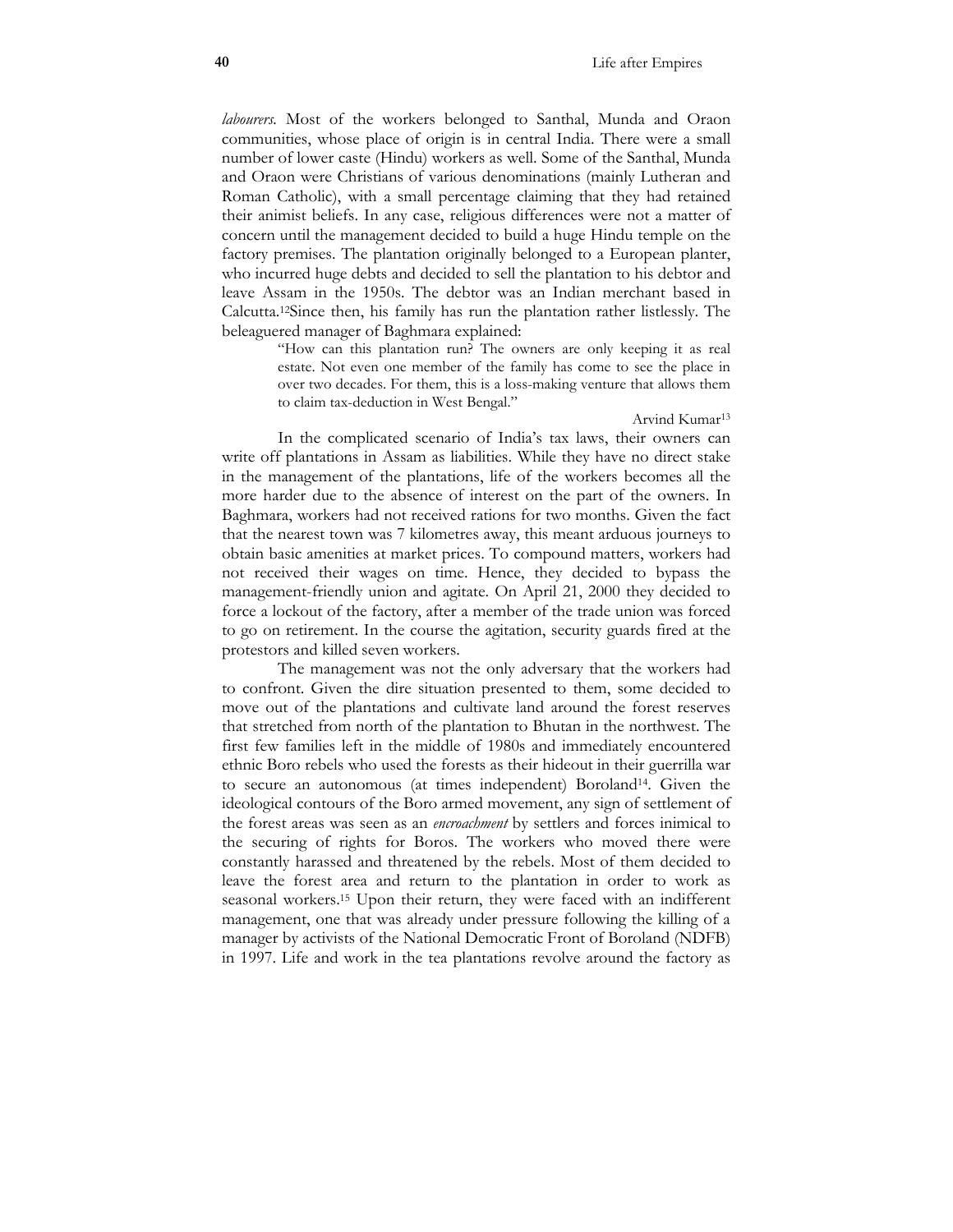much as the outlying areas under tea cultivation. Every morning the workers assemble in the factory premises where work is assigned to them. Their work is regimented and closely supervised by figures of authority appointed by the management. Adult workers are paid Rs. 37.50 (thirty seven rupees and fifty paise) as daily wages. There is also a payment of Rs. 9 (nine rupees) that is given to 'children workers'16. The wage paid to 'children workers' is to try and lower the cost of production as much as it is to dissuade them from attending school. None of the workers on the Rs. 9 wage are permanent and have to wait for years before they are upgraded to another pay scale.

 In March 2000, a thirty seven year old permanent worker was forced into 'voluntary retirement'. Where the workers have no access to even the basic legal advice, such practices assume larger proportions. As it is, only three hundred (300) workers are permanent employees in Baghmara. The rest of the seven hundred (700) strong workforce are either categorised as temporary labourers or child labourers. For the last few months, since their appointment, the present members of the Union have consistently sought to make more members permanent. The process is highly subjective and almost entirely dependent on the whims of the manager. However, the workers' woes run further back.

 In October 1999, the assistant manager was reported to have sexually harassed some women workers in the plantation. The workers duly took the matter to the manager. It has to be mentioned here that women make up a bulk of the workforce in the tea plantations. Their economic status may well be on par with men, but in almost every other respect, they have to face a wall of prejudice and abuse from the management and staff. Even within the Unions, the representation of women workers is not proportionate to their participation in the production process. In cases such as the one reported above, the women are placed at an immediate disadvantage due to the fact that the management runs on absolute patriarchal lines, where such incidents are seen as minor transgressions. It has been common practice amongst planters, since the inception of the plantation system in Assam, to sexually exploit the workers in their place of work. Since they exercise absolute control over the regimented work process, their word is literally law. Junior assistants are groomed to take the place of the managers; hence their so-called 'indiscretions' are often overlooked and at times even encouraged. In this case as well, no action was taken against the erring assistant. Instead, the manager took the workers to task for reporting 'such a trivial issue and blowing it out of proportion'.

 The again, in February 2000 some workers faced the wrath of the manager when they were 'caught' gathering old firewood from the plantation. The tea bush needs a lot of shade to grow, hence one finds rows and rows of 'shade trees' in the plantations. These trees are supposed to serve no other function. The workers are supposed to have access to firewood, as per the rules of the Plantation Labour Act of 1951. In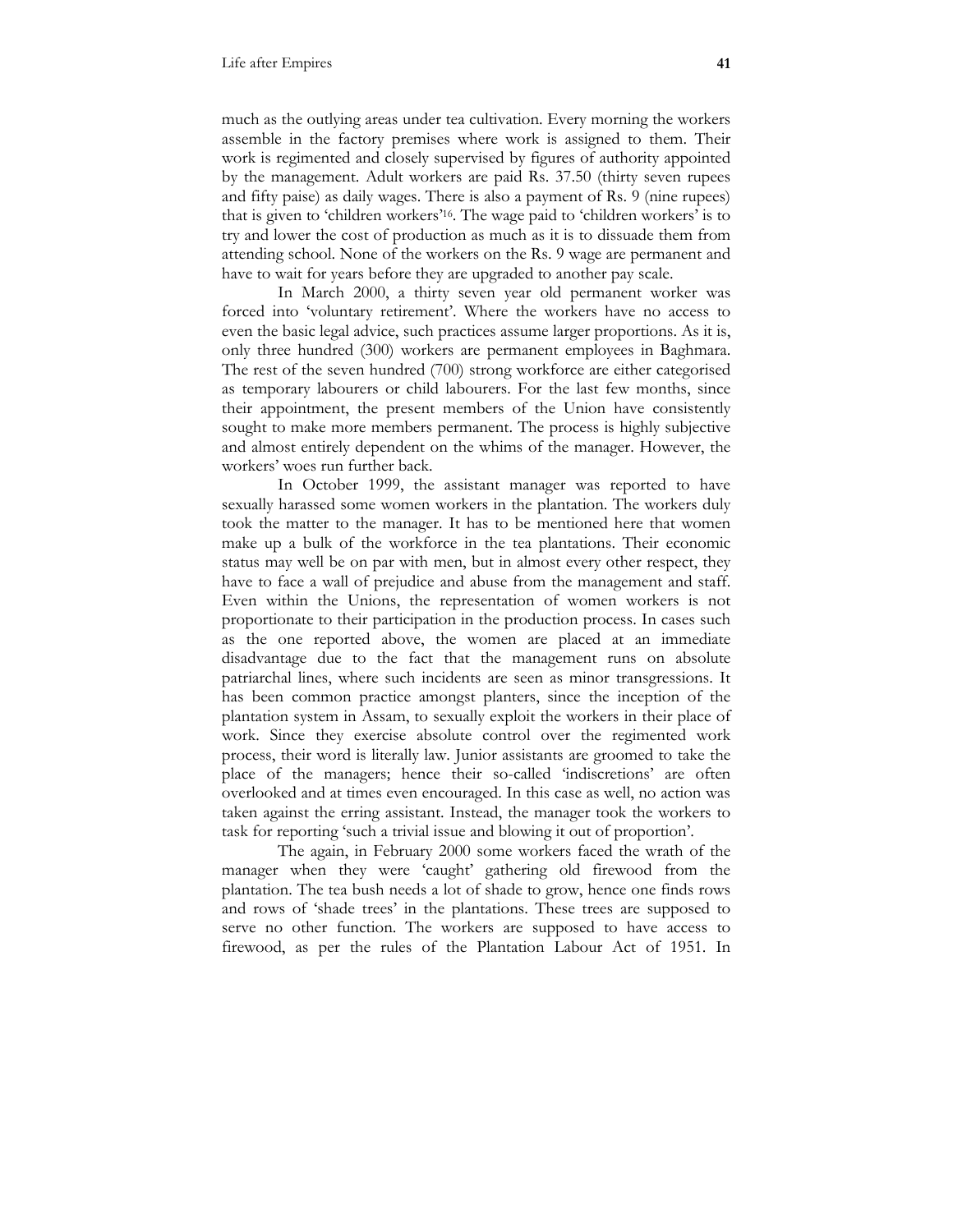Baghmara the workers are not provided with even a nominal amount of fuel to make ends meet. They have to forage amongst the dead trees and bushes most of the time. When the two workers were 'caught' by the manager, they were merely taking enough (dead) wood to cook an evening meal and nowhere near enough to cause 'permanent ecological damage' to the shade trees. They were then dragged to the factory and half a kilo of salt was placed before them. The manager threatened them with dire consequences unless they ate the salt right there. Fortunately for the workers, the local gaonburah (village headman) appeared on the scene and prevented the manager from carrying out his threat.

 There are a few resentments that workers in Baghmara reiterate in any conversation with people from outside the plantation. Firstly, they resent their invisibility in Assam's charged political milieu. Secondly, they resent their vulnerability as non-scheduled people.17Thirdly, they resent a lack of opportunities outside of the plantation complex and fourthly, they resent the manner in which their contribution to formation of modern Assam is belittled. Taken together, these are serious resentments that need to be elaborated further. The following sections attempts to engage this discourse of belonging and exclusion.

#### Tribe, Indigenes, Citizens: Contradictory Locations of Working Class Identity in the Plantation System

 On November 24, 2007 a group of protestors professing allegiance to the All Adivasi<sup>18</sup> Students Association of Assam (AASAA), staged a demonstration in Dispur, the capital of Assam. They were protesting the non-inclusion of the tea plantation labour force in the list of scheduled tribes in Assam. In the course of the protest, some of the agitators began attacking property in a commercial area of Dispur. Local residents, mainly shopkeepers, their employees and construction workers, retaliated with a brutality that shocked civil society in Assam.19Local residents beat assaulted several of the protestors and even stripped women in the bargain. This action can be partly attributed to urban lumpenisation and intolerance of protests, and partly to the capacity to shame the weakest rung in the struggle for social justice in Assam.

 As Sanjib Baruah has remarked, the issue of social justice and constitutional redress for the plantation workers in Assam is one of ironical proportions.20The very people claiming their stakes as primitive peoples of India are actually those who created the economy of modern Assam in the nineteenth century (Baruah 1999). While there are larger questions regarding the ethics of social justice in Assam, what one has to underline, is the fact that this is a movement of people who once lived in the plantations and today are either forced out of the tea industry, or are willing to take a chance outside an institution that has seen bad financial days.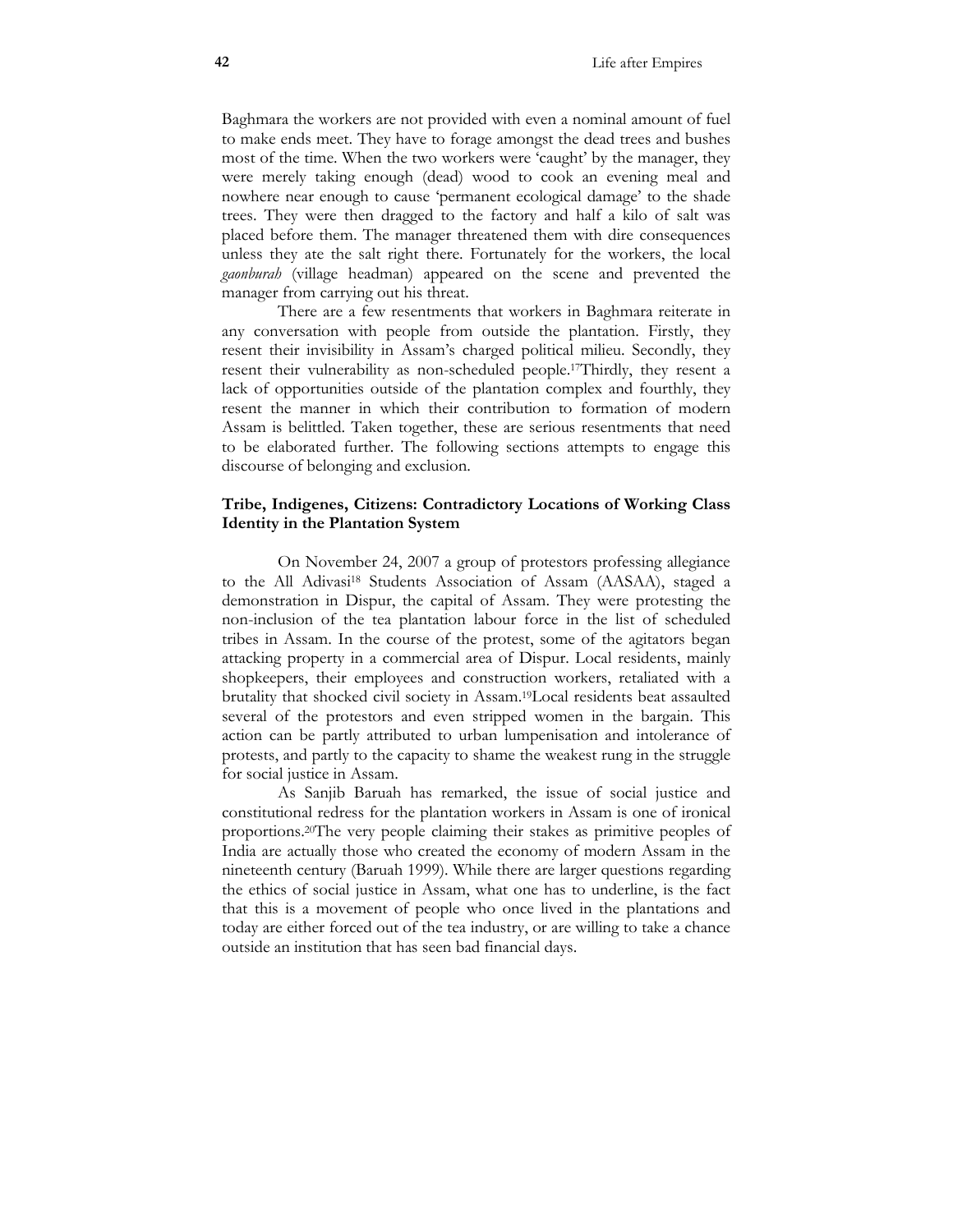Some of the protestors at the November 24, 2007 rally were from Baghmara. They had come to the capital not just to protest, but to also stake a claim to social and political justice. In a conversation that was filled with anguish and inchoate anger, they lashed out at the political community. They vowed that they would not remain in the plantations, because they wanted to have the right to destroy what they had created. Their feelings are best captured in a poem written by Samir Tanti, himself a member of the erstwhile indentured labour community:

> "Salaam Huzoor<sup>21</sup> I am the indentured labourer's boy Don't live in your lines I have arrived in the town and speak from there Do not hit the dog with your stick Laugh huzoor, even the dead will laugh It will be good The company will earn fame"

--From "Salaam Huzoor, I am the Indentured Labourer's Boy"<sup>22</sup>

#### In Conclusion…

 Comparisons are always an arduous task. In this case, the kolkhoz and the plantation offer such contrasting histories, that the task of finding common ground is all the more bothersome. Alaktalaa and Baghmara, on any given scale, are poles apart in their histories. While the former was part of a socialist ideological repertoire with a welfare agenda built into it, the latter remains an outpost of colonial history, with exploitation and extraeconomic coercion built into the system. The only thing that binds them together is the fact that they have been made invisible in the new world order. Their partners – either as kolkhoz members or as workers in the plantation – have one thing in common: *resentment*. The manner in which they are made invisible has got a lot to do with the fact that people tend to leave places that have outlived their utility.

 Also, it is not obvious that transfer of power -- from centralised states to independent members of commonwealth, or from empire to independent states – create immediate ruptures from the past. Important experiments like the kolkhoz and the plantation, given their immensely different agendas, become spaces that seem melancholic. It is this melancholia that could be tapped into to find new ways of looking at how people have coped with regimentation and mobility in disparate contexts and places.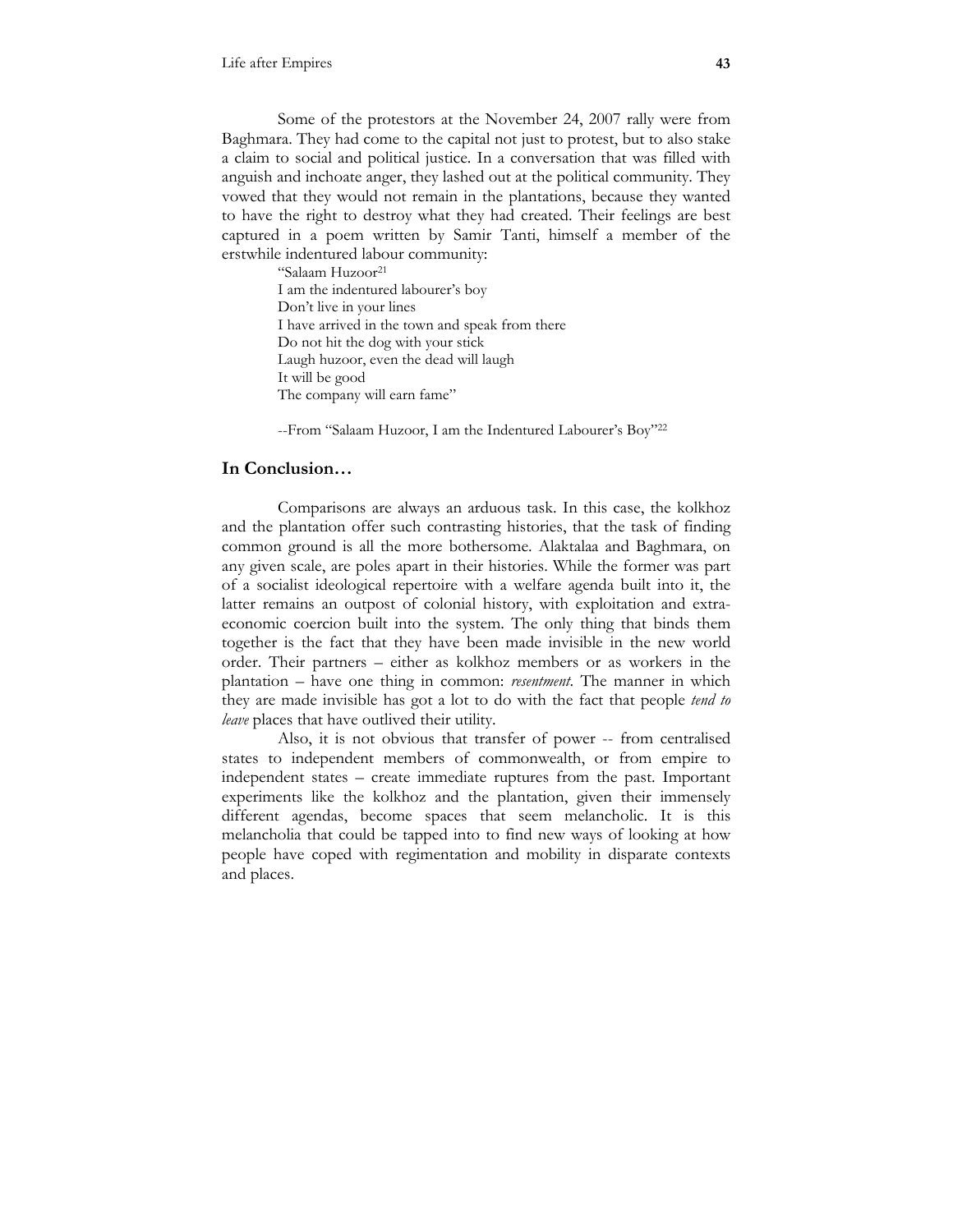## **Notes**

<sup>1</sup> Name of the village – earlier an important kolkhoz – and those of its inhabitants have been changed.

2 Federation of different villages into a single municipality.

3 Respondent's name has been changed. This interview was conducted on site by the author and his colleagues on June 11, 2007.

4 Interview with the village veterinarian on site, by author and colleagues on June 12, 2007.

<sup>5</sup> Interview with the head of the  $Ay/OBkbm{t}$  conducted on site by author and colleagues on June 12, 2007.

6 Respondent's name has been changed. The author and colleagues conducted this interview on June 13, 2007 in Alaktalaa.

7 Interviewee's name has been changed on request. The author and his colleagues conducted this interview, on June 24, 2007 in Bishkek.

8 Interview with Saparmurat Niyazov in Alaktalaa by author and colleagues on June 11, 2007.

9 Interview with author and colleagues in Alaktalaa, June 15, 2007.

<sup>10</sup> My colleague, who has visited migrants from southern Kyrgyzstan in Moscow, mentioned that Kyrgyz men working at construction sites, kept their reflector jackets on even after work for fear of being harassed by the Russian police. She also mentioned that many Kyrgyz are subjected to racial profiling while in Moscow (Personal correspondence, 2006).

<sup>11</sup> The name of the plantation has been changed.

<sup>12</sup> This practice of giving the plantation to the debtor is not uncommon. In the mid twentieth century, European planters who owned small estates were deeply indebted to the merchants who set up shop in the vicinity of the plantation. The Marwari, or his associate would be the only person who had some ready cash. The planter, often reliant on banks and investors in far off places, would take money from the Marwari in order to meet the weekly and monthly wage and ration payments. In time, these debts became fairly large and the planter – seeing an unfavourable climate for staying on in Assam – thought it fit to hand over the estate to the friendly debtor.

<sup>13</sup> The name of the manager has been changed. This interview was conducted after the killings of the workers, on April 25, 2000 by the author.

<sup>14</sup> The Boros are a Tibeto-Burman speaking people who live mainly along the north bank of the Brahmaputra. Being migratory, they are also found in other parts of Assam. Boros claim that they are indigenous to the land and since the 1980s have been involved in a complex struggle for autonomy from both Assam and India. A section of the movement has settled for autonomy within the existing state of Assam, while another (currently engaged in an asymmetric ceasefire with the government of India) still claim to be fighting for an independent Boroland.

<sup>15</sup> This information was given to me by David Toppo (name changed), who was one of the first people to try and make a living as a subsistence farmer and who subsequently returned to work as a casual labourer in Baghmara. The interview was conducted on September 17, 2000 in the labour lines (where the workers are housed) in Baghmara.

<sup>16</sup> Children worker is a misleading category as adults are classified as "children" in the pay roll sheet of the management. It allows the management to pay lower wages.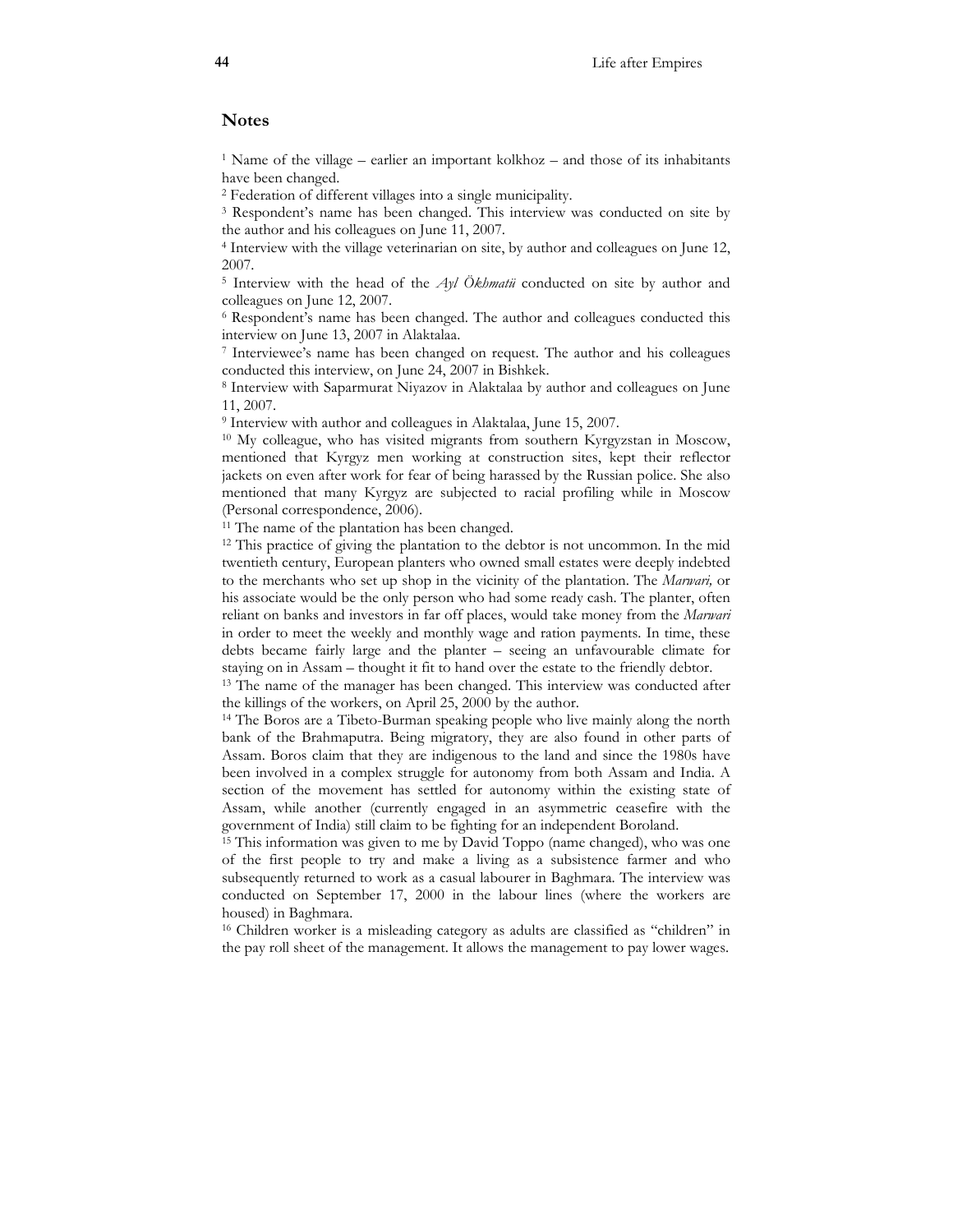<sup>17</sup> "Scheduled Tribe" is an affirmative action category in India. The census determines communities that would belong to a schedule of tribes, thereby granting members of such communities certain preferential rights. The Oraon, Munda and Santhal are scheduled tribes in other states in India such as Jharkhand, Chattisgarh and West Bengal, but not in Assam. The politics of scheduling is something that one shall discuss at length in the following section.

<sup>18</sup> Adivasi means "original inhabitants" in most of south Asia. It is the closest approximate to the Anglo-Saxon term "indigenous". In Assam, the term Adivasi is a contentious one, with other communities claiming a longer presence in the region, because Adivasi – in the Assam context – refers to the indentured workers who were part of the great nineteenth century movement of labour.

<sup>19</sup> "Large-scale violence in city, curfew in Beltola", Assam Tribune, November 25, 2007. (Front page news). For online reference check

<http://en.wikipedia.org/wiki/beltola> (Last accessed on March 1, 2008).

<sup>20</sup> Sanjib Baruah opines that no other category of people in Assam would qualify for compensatory justice, like those who built the tea industry. Baruah, however, also draws ones attention to the fact that notions of tribal-ness have to be rid of colonial errors and not be the sum total of movements for social justice. See: Sanjib Baruah, "Reading the Tea Leaves: The understanding of tribal status must be rid of colonial errors", in The Telegraph, 11 December 2007.  $21$  "Sir"

<sup>22</sup> Translated from Assamese by Dr. Rakhee Kalita. I am grateful to her for letting me use this section.

#### References

Anderson, Benedict. 1992. "The New World Disorder", New Left Review 193:3-13. Barbora, Sanjay. 1998. Plantation Systems and Labour Movements in Northeast India, 1865- 1947, New Delhi: Dept. of Sociology, Delhi School of Economics (Unpublished MPhil. Thesis).

Baruah, Sanjib. 1999. India Against Itself: Assam and the politics of nationality, New Delhi: Oxford University Press.

Bhowmick, Sharit. 1990. "Labour Welfare in Tea Plantations: An Assessment of the Plantation Labour Act", in S. Karotemprel and B. Dutta Roy (Ed), Tea Garden Labourers of North East India: A Multidimensional Study on the Adivasis of North East India, Shillong: Vendrame Institute; pp. 186-199.

Chattopadhyay, Kanailal. 1990. "Assam Tea Plantation Labourers' Unrest: A Case Study", in S. Karotemprel and B. Dutta Roy (Ed), Tea Garden Labourers of North East India: A Multidimensional Study on the Adivasis of North East India, Shillong: Vendrame Institute; pp. 75-83.

De, Sibopada. 1990. "The Other Side of Migration of the Tea Garden Labourers in the North East India (1834-1921), in S. Karotemprel and B. Dutta Roy (Ed), Tea Garden Labourers of North East India: A Multidimensional Study on the Adivasis of North East India, Shillong: Vendrame Institute; pp. 95-102.

Dunn, Stephen P. and Ethel Dunn, 1962. "Directed Culture Change in the Soviet Union: Some Soviet Studies", in American Anthropologist, New Series, 64 (2); pp. 328- 339.